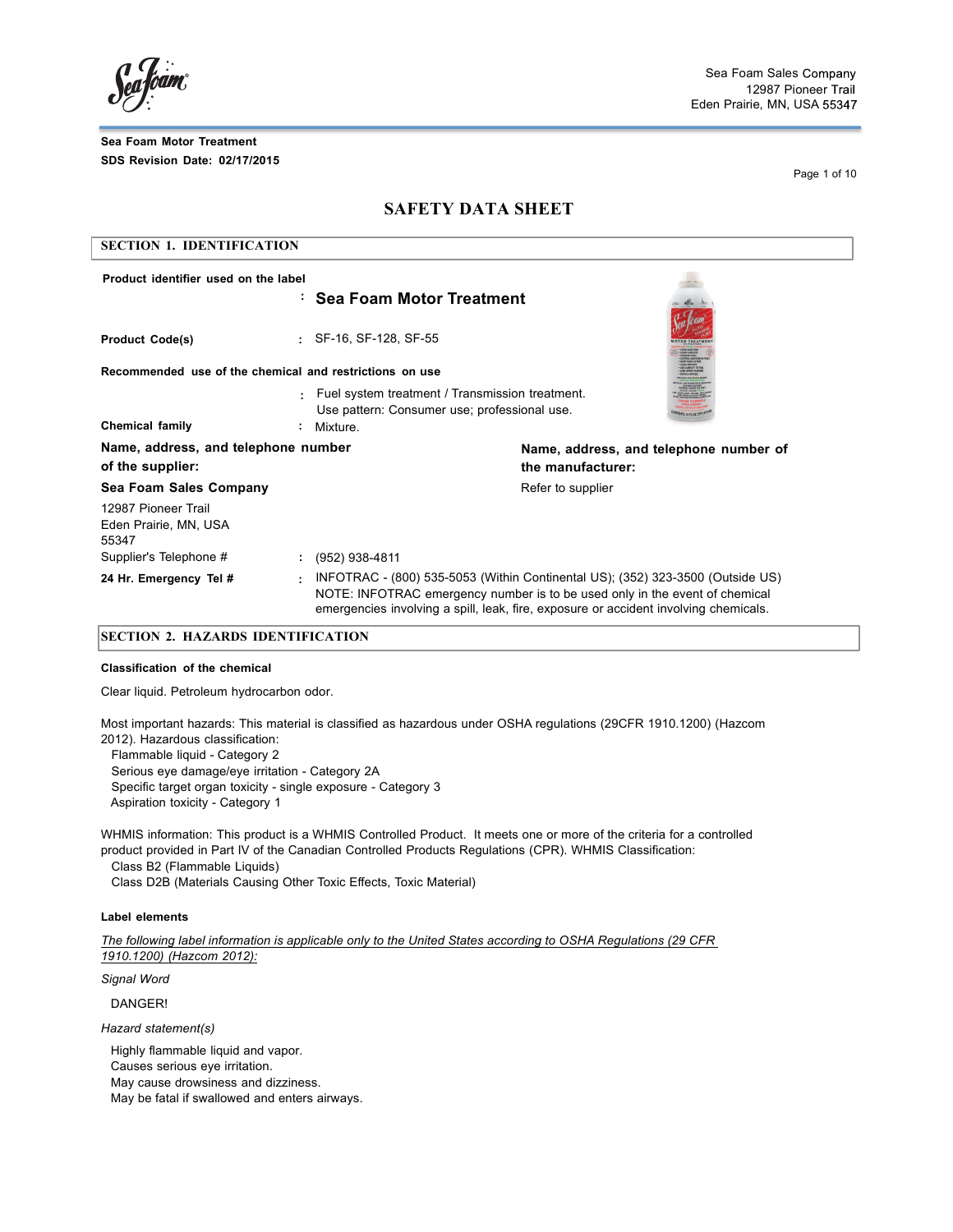Sea Foam Sales 12987 Pioneer Eden Prairie, MN, USA

Page 2 of 10

## **SAFETY DATA SHEET**

*Precautionary statement(s)*

Keep away from heat, sparks and open flame. - No smoking.

Keep container tightly closed.

Ground/Bond container and receiving equipment.

Use explosion-proof electrical/ventilating/lighting/equipment.

Use only non-sparking tools.

Take precautionary measures against static discharge.

Wear protective gloves/clothing and eye/face protection.

Wash hands and face thoroughly after handling.

Avoid breathing vapor or mist.

Use only outdoors or in a well-ventilated area.

IF ON SKIN (or hair): Remove/Take off immediately all contaminated clothing. Rinse skin with water/shower.

In case of fire: Use water fog, dry chemical, CO2 or 'alcohol' foam for extinction.

IF IN EYES: Rinse cautiously with water for several minutes. Remove contact lenses, if present and easy to do.

Continue rinsing. If eye irritation persists, get medical advice/attention.

IF INHALED: Remove victim to fresh air and keep at rest in a position comfortable for breathing.

Call a POISON CENTER or doctor/physician if you feel unwell.

IF SWALLOWED: Immediately call a POISON CENTER or doctor/physician.

Do NOT induce vomiting.

Store in a well-ventilated place. Keep cool.

Store locked up.

Dispose of contents/container in accordance with local regulation.



The following label information is applicable only to Canada according to the Canadian Controlled Products Regulations *(CPR/WHMIS):*

Danger! Flammable liquid and vapor. Vapors may cause flash fire. Harmful or fatal if swallowed. Can enter the lungs and cause damage. Harmful if inhaled. May cause nausea, vomiting, headache and other central nervous system effects. May cause respiratory irritation. Causes eye irritation. May cause mild skin irritation.

Precautions: Use only in well-ventilated areas. Wear suitable protective equipment during handling. Avoid breathing vapors or mists. Avoid contact with skin, eyes and clothing. Keep away from heat, sparks and open flame. - No smoking. Ground all equipment during handling. Avoid contact with strong oxidizing agents. Wash thoroughly after handling. Keep containers tightly closed when not in use. Store in a cool, dry, well-ventilated area, away from heat and ignition sources.

FIRST AID: If inhaled, move to fresh air. If breathing is difficult, give oxygen by qualified medical personnel only. If breathing stopped, begin artificial respiration. Get medical attention. For skin contact, wash with soap and water while removing contaminated clothing. If irritation persists, seek prompt medical attention. For eye contact, flush with running water for at least 15 minutes. If irritation persists, seek prompt medical attention. If ingested, do not induce vomiting. If vomiting occurs spontaneously, keep head below hips to prevent aspiration of liquid into lungs. Get medical attention.

Refer To Material Safety Data Sheet for further information.



**Other hazards**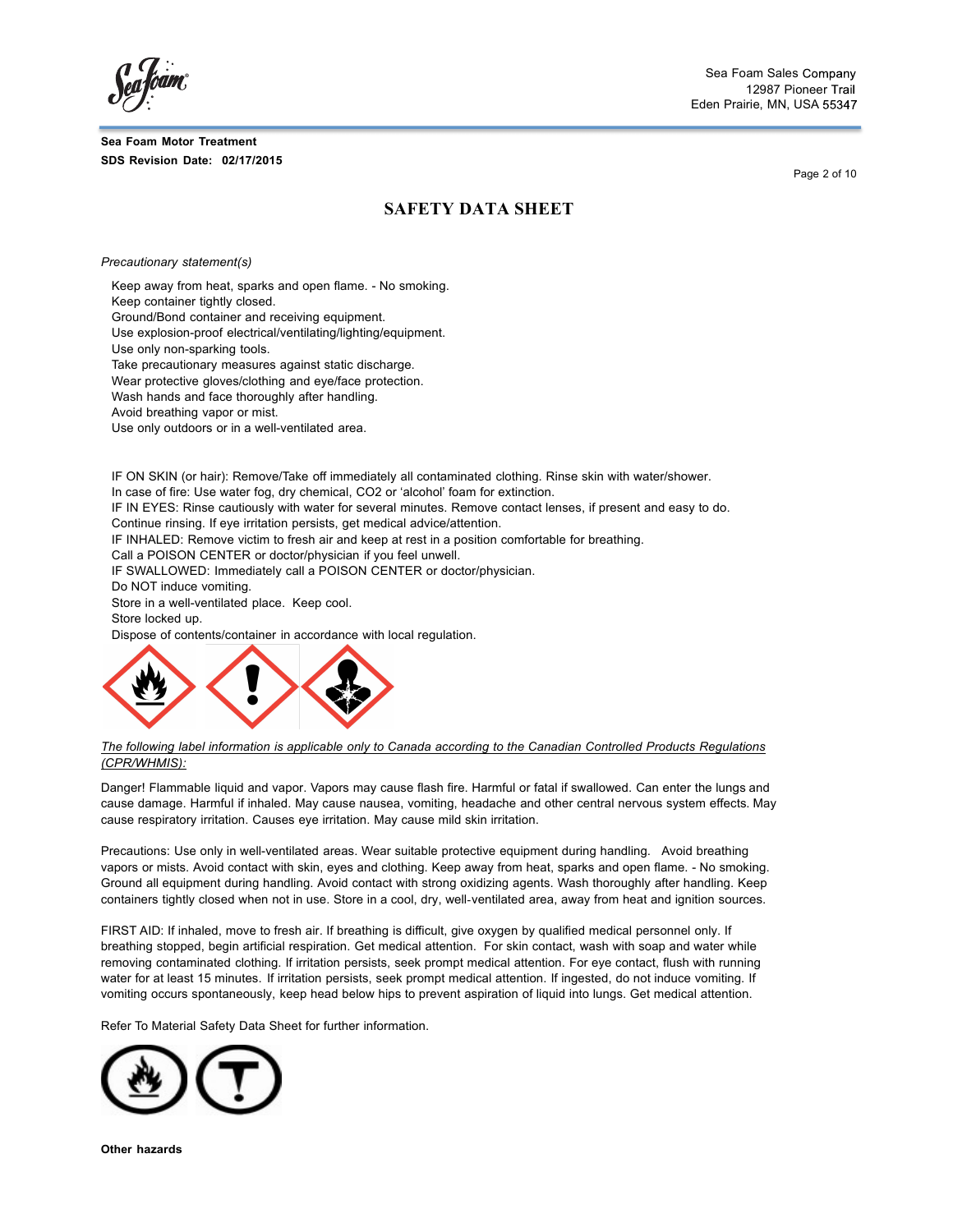fóam

Page 3 of 10

## **SAFETY DATA SHEET**

Other hazards which do not result in classification:

Burning produces noxious and toxic fumes. Ingestion may cause gastrointestinal irritation, nausea, vomiting and diarrhea. Prolonged skin contact may cause dermatitis (rash), characterized by red, dry, itching skin. Toxic to aquatic life with long lasting effects.

#### **SECTION 3. COMPOSITION/INFORMATION ON INGREDIENTS**

| <b>Chemical name</b> | <u>CAS#</u> | <b>Concentration</b> |
|----------------------|-------------|----------------------|
| Hydrocarbon blend*   | Blend       | < 95%                |
| Isopropanol          | 67-63-0     | < 25%                |

\*Note: The exact composition of the above listed chemicals are being withheld as a trade secret.

#### **SECTION 4. FIRST-AID MEASURES**

| Description of first aid measures                           |                                                                                                                                                                                                                                                                                                                                                                    |
|-------------------------------------------------------------|--------------------------------------------------------------------------------------------------------------------------------------------------------------------------------------------------------------------------------------------------------------------------------------------------------------------------------------------------------------------|
| Ingestion                                                   | : Seek immediate medical attention/advice. Do not induce vomiting. Never give<br>anything by mouth to an unconscious person. If vomiting occurs spontaneously, keep<br>victim's head lowered (forward) to reduce the risk of aspiration.                                                                                                                           |
| Inhalation                                                  | Immediately remove person to fresh air. If breathing has stopped, give artificial<br>÷<br>respiration. If breathing is difficult, give oxygen by qualified medical personnel only.<br>Get medical attention.                                                                                                                                                       |
| Skin contact                                                | Immediately remove/take off all contaminated clothing. Wash exposed area<br>÷<br>thoroughly with soap and water for at least 15 minutes. If irritation or symptoms<br>develop, seek medical attention.                                                                                                                                                             |
| Eye contact                                                 | Immediately flush eyes with plenty of water for at least 15 minutes. Get medical<br>÷<br>attention.                                                                                                                                                                                                                                                                |
| Most important symptoms and effects, both acute and delayed |                                                                                                                                                                                                                                                                                                                                                                    |
|                                                             | : Causes serious eye irritation.<br>Causes respiratory tract irritation.<br>May cause drowsiness and dizziness.<br>May cause damage to the nervous system through prolonged or repeated exposure.<br>Ingestion may cause gastrointestinal irritation, nausea, vomiting and diarrhea.<br>Indication of any immediate medical attention and special treatment needed |
|                                                             | : Treat symptomatically. This product is a CNS depressant.                                                                                                                                                                                                                                                                                                         |

sufficient energy.

### **SECTION 5. FIRE-FIGHTING MEASURES**

### **Extinguishing media** *Suitable extinguishing media* **:** Dry chemical, foam, carbon dioxide and water fog. *Unsuitable extinguishing media* **:** Do not use a solid water stream as it may scatter and spread fire. **Special hazards arising from the substance or mixture / Conditions of flammability :** Highly flammable liquid and vapor. May be ignited by open flame. Vapors are heavier than air and collect in confined and low-lying areas. The product is insoluble and floats on water. The pressure in sealed containers can increase under the influence of heat. **Flammability classification (OSHA 29 CFR 1910.106) :** Flammable liquid - Category 2 **Explosion Data: Sensitivity to Mechanical Impact / Static Discharge: :** Not expected to be sensitive to mechanical impact. May be sensitive to static discharge. Vapors in the flammable range may be ignited by a static discharge of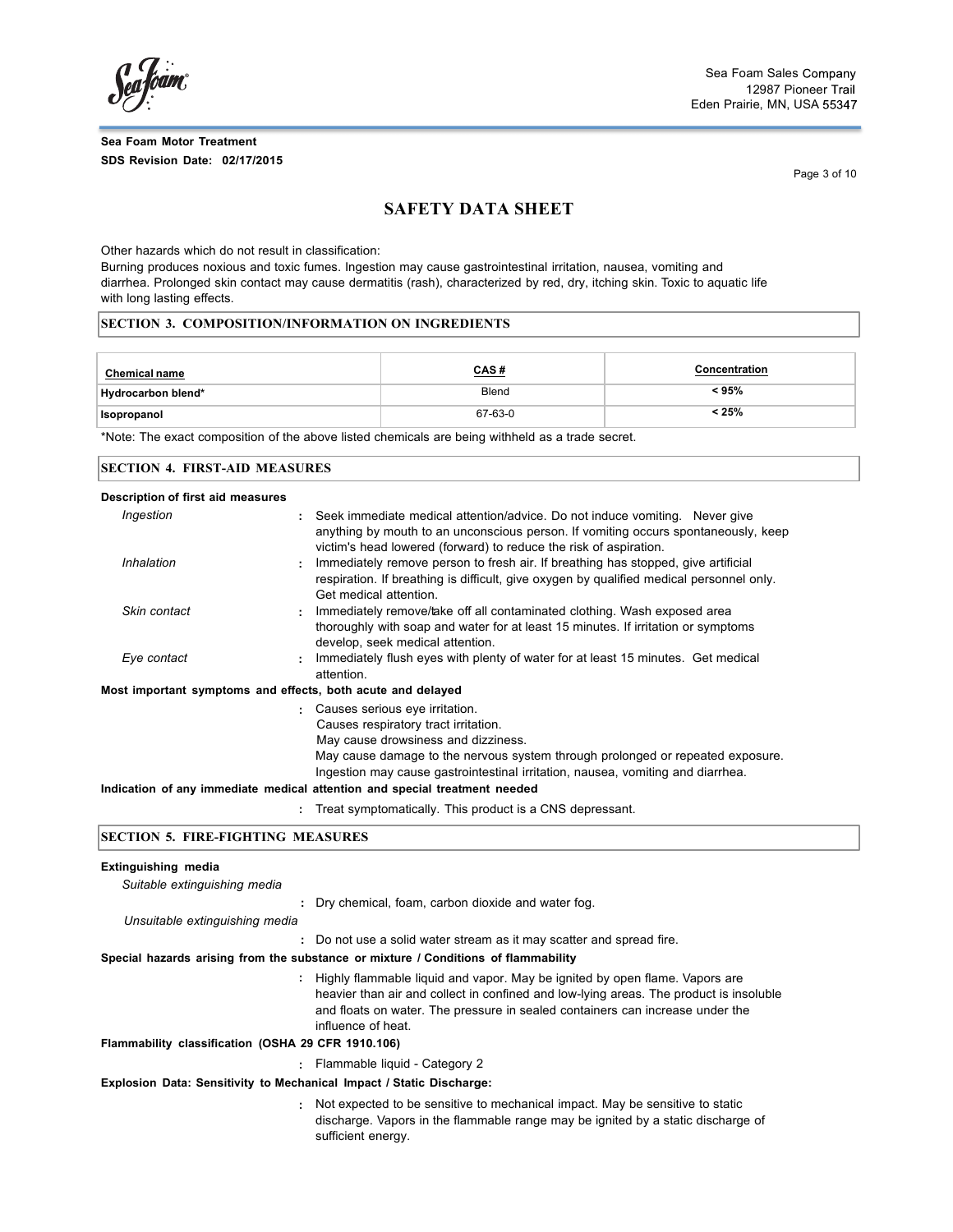Page 4 of 10

## **SAFETY DATA SHEET**

### **Hazardous combustion products :** Carbon oxides; Nitrogen oxides (NOx); Sulphur oxides; Other unidentified organic compounds; irritating fumes and smoke. **Special protective equipment and precautions for firefighters** *Protective equipment for fire-fighters* **:** Firefighters should wear proper protective equipment and self-contained breathing apparatus with full face piece, operated in positive pressure mode. *Special fire-fighting procedures* **:** Move containers from fire area, if safe to do so. Water spray may be useful in cooling equipment exposed to heat and flame. Direct water or foam spray may cause frothing which can increase the intensity and range of the fire. **SECTION 6. ACCIDENTAL RELEASE MEASURES Personal precautions, protective equipment and emergency procedures :** All persons dealing with clean-up should wear the appropriate protective equipment **Environmental precautions :** including self-contained breathing apparatus. Keep all other personnel upwind and away from the spill/release. Restrict access to area until completion of clean-up. Refer to protective measures listed in sections 7 and 8. Do not allow material to contaminate ground water system. If necessary, dike well ahead of the spill to prevent runoff into drains, sewers, or any natural waterway or

**:** Ventilate the area. Remove all sources of ignition. Prevent further leakage or spillage if

safe to do so. Use only non-sparking tools. Soak up with inert absorbent material. Do not use combustible absorbents, such as sawdust. Pick up and transfer to properly labeled containers. Contaminated absorbent material may pose the same hazards as

**:** If a spill/release in excess of the EPA reportable quantity is made into the environment, immediately notify the national response center in the United States (phone:

drinking supply.

1-800-424-8802).

## US CERCLA Reportable quantity (RQ): None. **SECTION 7. HANDLING AND STORAGE**

**Methods and material for containment and cleaning up**

#### **Precautions for safe handling**

**Special spill response procedures**

|                             | : Obtain special instructions before use. Do not handle until all safety precautions have<br>been read and understood. Wear protective gloves and eye/face protection. Use only<br>in well-ventilated areas. Avoid breathing vapor or mist. Avoid contact with eyes, skin<br>and clothing. Keep away from heat, sparks and open flame. - No smoking.<br>Ground/Bond container and receiving equipment. Take precautionary measures<br>against static discharges. Use explosion-proof ventilating equipment. Keep container<br>tightly closed. Do not eat, drink or smoke when using this product. Empty containers<br>retain residue (liquid and/or vapor) and can be dangerous. Wash thoroughly after<br>handling. |
|-----------------------------|---------------------------------------------------------------------------------------------------------------------------------------------------------------------------------------------------------------------------------------------------------------------------------------------------------------------------------------------------------------------------------------------------------------------------------------------------------------------------------------------------------------------------------------------------------------------------------------------------------------------------------------------------------------------------------------------------------------------|
| Conditions for safe storage | : Store in a cool, dry, well-ventilated area. Store locked up. Storage area should be<br>clearly identified, clear of obstruction and accessible only to trained and authorized<br>personnel. No smoking. Protect from sunlight. Have appropriate fire extinguishers and<br>spill clean-up equipment in or near storage area.                                                                                                                                                                                                                                                                                                                                                                                       |

the spilled product. Contact the proper local authorities.

#### **SECTION 8. EXPOSURE CONTROLS / PERSONAL PROTECTION**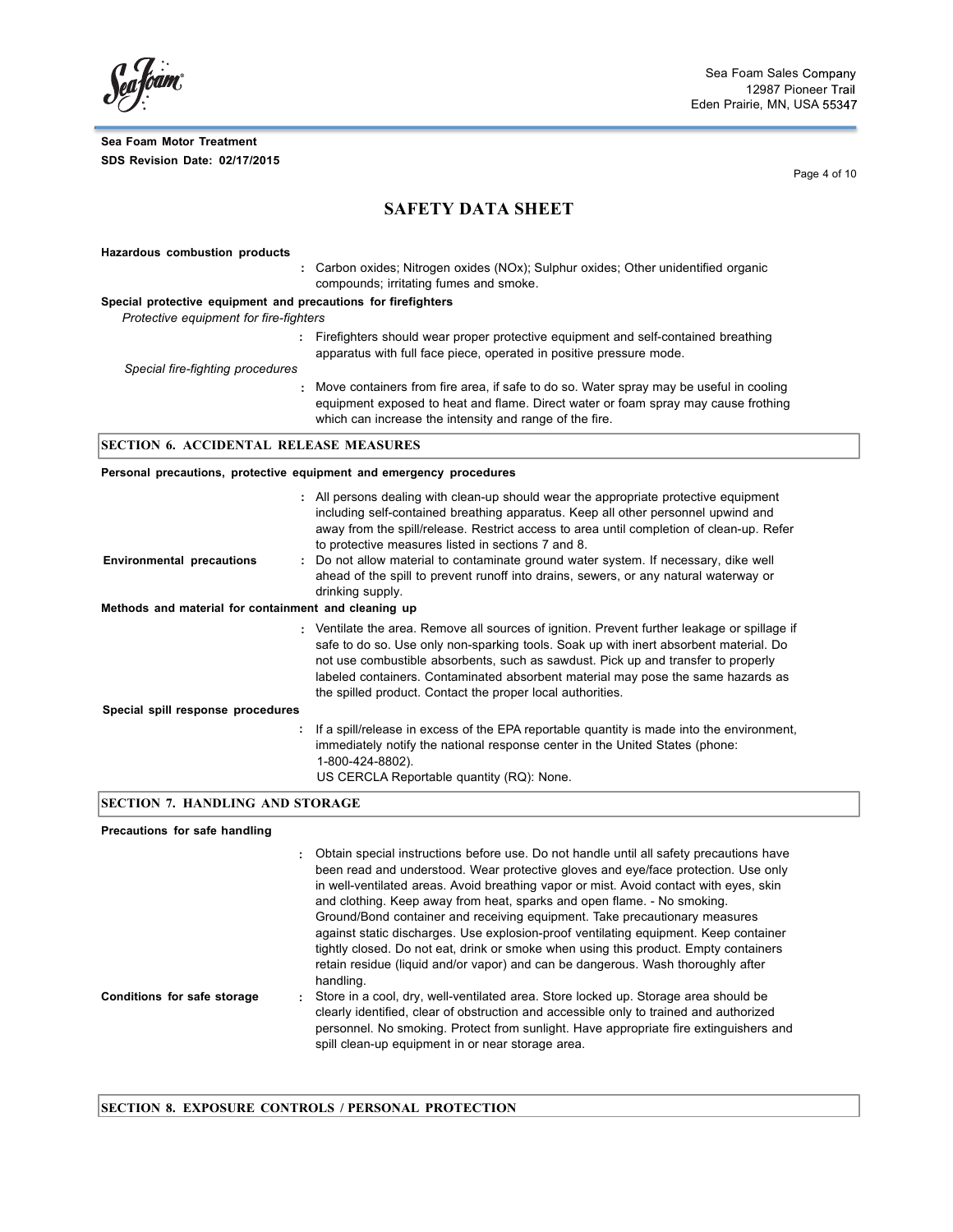SeaJoam

Page 5 of 10

# **SAFETY DATA SHEET**

| <b>Exposure Limits:</b>  |                                                                   |         |                                                |             |  |
|--------------------------|-------------------------------------------------------------------|---------|------------------------------------------------|-------------|--|
| <b>Chemical Name</b>     | <b>ACGIH TLV</b>                                                  |         | <b>OSHA PEL</b>                                |             |  |
|                          | <b>TWA</b>                                                        | STEL    | <b>PEL</b>                                     | <b>STEL</b> |  |
| <b>Hydrocarbon Blend</b> | 5 mg/m <sup>3</sup> (inhalable<br>fraction, mineral oil<br>mists) | N/Av    | $5 \text{ mg/m}^3$ (As 'Oil<br>mist, mineral') | N/Av        |  |
| Isopropanol              | $200$ ppm                                                         | 400 ppm | 400 ppm; 980<br>mg/m <sup>3</sup>              | N/Av        |  |

### **Exposure controls**

**Ventilation and engineering measures**

|                                |   | : Provide mechanical ventilation in confined spaces. Use explosion-proof equipment.                                                                                                                                                                                                                   |
|--------------------------------|---|-------------------------------------------------------------------------------------------------------------------------------------------------------------------------------------------------------------------------------------------------------------------------------------------------------|
| <b>Respiratory protection</b>  |   | : If the TLV is exceeded, a NIOSH/MSHA-approved respirator is advised.                                                                                                                                                                                                                                |
| Skin protection                |   | Impervious gloves must be worn when using this product. Advice should be sought<br>from glove suppliers. Wear long sleeved shirt and pants to minimize exposed skin.                                                                                                                                  |
| Eye / face protection          |   | : Chemical safety glasses with side shields or splash proof goggles. A full face shield<br>may also be necessary.                                                                                                                                                                                     |
| Other protective equipment     | ٠ | Depending on conditions of use, an impervious apron should be worn. An eyewash<br>station and safety shower should be made available in the immediate working area.                                                                                                                                   |
| General hygiene considerations |   |                                                                                                                                                                                                                                                                                                       |
|                                |   | : Avoid breathing vapor or mist. Avoid contact with eyes, skin and clothing. Do not eat.<br>drink or smoke when using this product. Wash thoroughly after handling. Remove and<br>wash contaminated clothing before re-use. Handle in accordance with good industrial<br>hygiene and safety practice. |

# **SECTION 9. PHYSICAL AND CHEMICAL PROPERTIES**

| Appearance                              |           | Clear liquid.<br>÷                 |
|-----------------------------------------|-----------|------------------------------------|
| Odor                                    | ÷         | Typical odor.                      |
| <b>Odor threshold</b>                   |           | No information available.          |
| рH                                      |           | No information available.          |
| <b>Melting/Freezing point</b>           |           | No information available.          |
| Initial boiling point and boiling range |           |                                    |
|                                         |           | $\cdot$ No information available.  |
| <b>Flash point</b>                      |           | $12.8^{\circ}$ C / 55 $^{\circ}$ F |
| <b>Flashpoint (Method)</b>              |           | : TCC                              |
| Evaporation rate (BuAe = 1)             |           | $\cdot$ <1                         |
| Flammability (solid, gas)               |           | $\therefore$ Not applicable.       |
| Lower flammable limit (% by vol.)       |           |                                    |
|                                         | ÷         | No information available.          |
| Upper flammable limit (% by vol.)       |           |                                    |
|                                         |           | No information available.          |
| <b>Oxidizing properties</b>             |           | : None known.                      |
| <b>Explosive properties</b>             |           | : Not explosive                    |
| Vapor pressure                          |           | No information available.          |
| Vapor density                           |           | : >1                               |
| Relative density / Specific gravity     | $\bullet$ | 0.819                              |
| Solubility in water                     | ÷         | Insoluble.                         |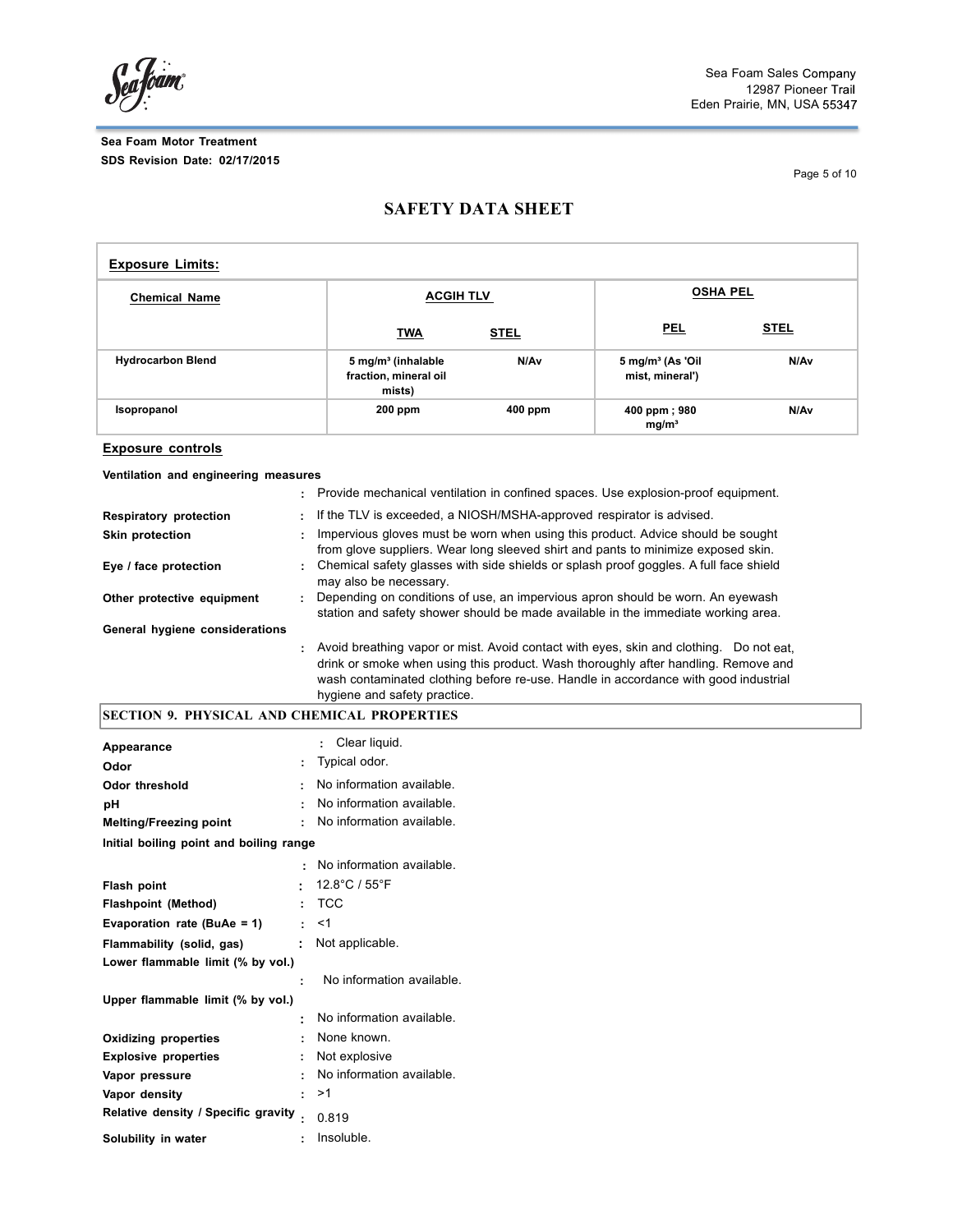Page 6 of 10

## **SAFETY DATA SHEET**

| Other solubility(ies)              | No information available.                                                       |
|------------------------------------|---------------------------------------------------------------------------------|
|                                    | Partition coefficient: n-octanol/water or Coefficient of water/oil distribution |
|                                    | No information available                                                        |
| Auto-ignition temperature          | No information available.                                                       |
| Decomposition temperature<br>÷.    | No information available.                                                       |
| <b>Viscosity</b>                   | No information available.                                                       |
| Volatiles (% by weight)<br>÷       | No information available.                                                       |
| Volatile organic Compounds (VOC's) |                                                                                 |
|                                    | 367q/l                                                                          |
| Absolute pressure of container     |                                                                                 |
| ÷                                  | Not applicable.                                                                 |
| Flame projection length            | Not applicable.                                                                 |
| Other physical/chemical comments   |                                                                                 |
|                                    | No additional information.                                                      |

| <b>SECTION 10. STABILITY AND REACTIVITY</b> |  |                                                                                                                              |  |
|---------------------------------------------|--|------------------------------------------------------------------------------------------------------------------------------|--|
| Reactivity                                  |  | : Not normally reactive.                                                                                                     |  |
| <b>Chemical stability</b>                   |  | Stable under normal conditions.                                                                                              |  |
| Possibility of hazardous reactions          |  |                                                                                                                              |  |
|                                             |  | Hazardous polymerisation does not occur.                                                                                     |  |
| <b>Conditions to avoid</b>                  |  | : Avoid heat and open flame. Do not use in areas without adequate ventilation. Avoid<br>contact with incompatible materials. |  |
| Incompatible materials                      |  | : Strong oxidizing agents: Acids: Caustics.                                                                                  |  |
| Hazardous decomposition products            |  |                                                                                                                              |  |
|                                             |  | : None known, Refer to hazardous combustion products in Section 5.                                                           |  |

#### **SECTION 11. TOXICOLOGICAL INFORMATION**

### **Information on likely routes of exposure:**

| Routes of entry inhalation         |  | : YES |  |  |  |
|------------------------------------|--|-------|--|--|--|
| Routes of entry skin & eye         |  | : YES |  |  |  |
| Routes of entry Ingestion          |  | : YFS |  |  |  |
| Routes of exposure skin absorption |  |       |  |  |  |

**:** YES

#### **Potential Health Effects:**

#### **Signs and symptoms of short-term (acute) exposure**

*Sign and symptoms Inhalation*

**:** Inhalation of vapors can cause nasal and respiratory irritation. Exposure to high vapor concentration can cause dizziness, nausea and central nervous system depression. Saturated vapors can be encountered in confined spaces and/or under conditions of poor ventilation.

*Sign and symptoms ingestion*

**:** Swallowing may cause irritation, nausea and vomiting. May cause central nervous system depression. May be absorbed and cause symptoms similar to those for inhalation. Symptoms may include burning pain, vomiting and diarrhea. Aspiration into the lungs during swallowing or subsequent vomiting may cause chemical pneumonitis, which can be fatal.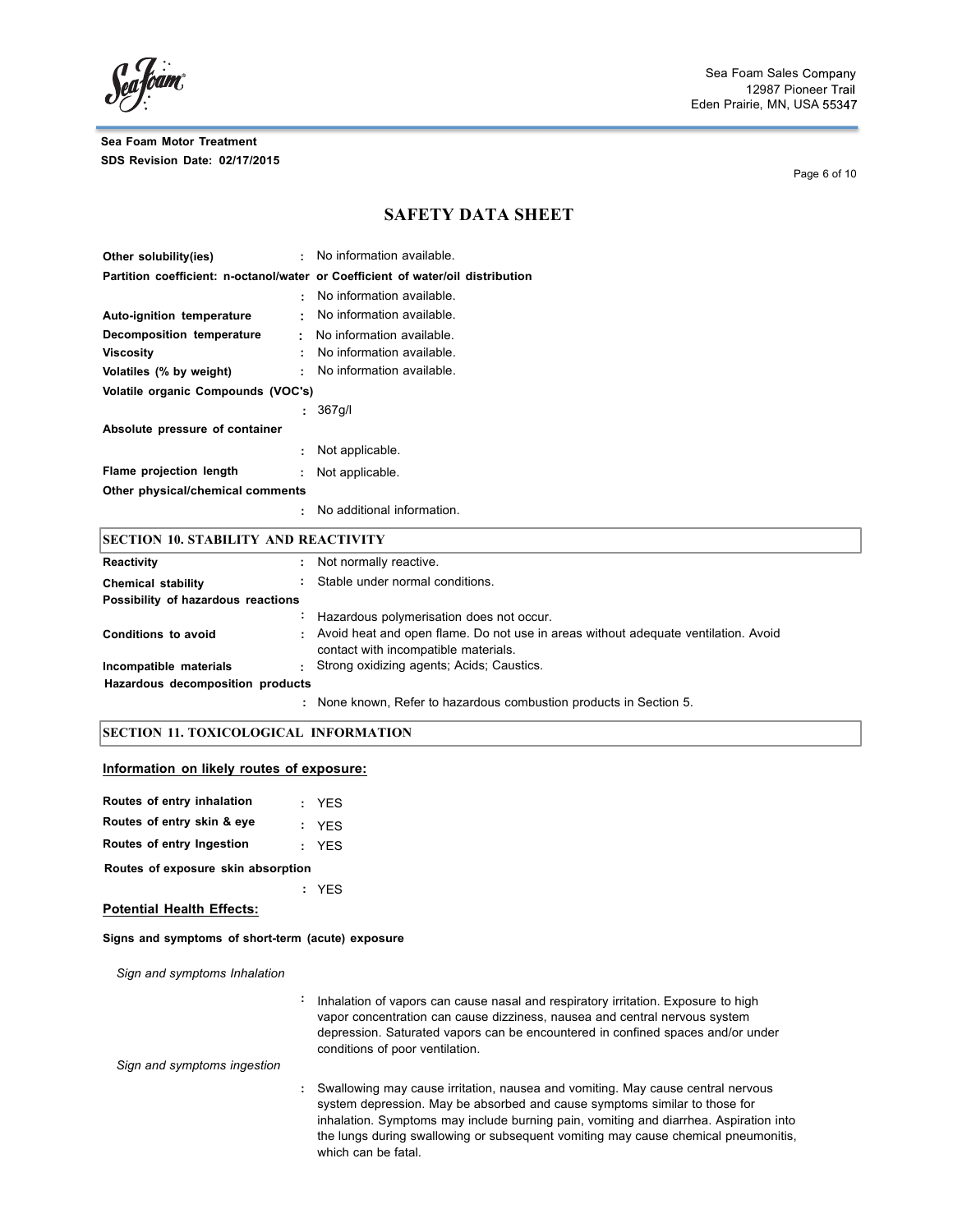Seafoam

Page 7 of 10

## **SAFETY DATA SHEET**

| Sign and symptoms skin                        | May cause mild skin irritation. May be absorbed and cause symptoms similar to those<br>for inhalation.                                                                                                                                                                                                           |
|-----------------------------------------------|------------------------------------------------------------------------------------------------------------------------------------------------------------------------------------------------------------------------------------------------------------------------------------------------------------------|
| Sign and symptoms eyes                        | May cause moderate eye irritation.                                                                                                                                                                                                                                                                               |
| <b>Potential Chronic Health Effects</b>       |                                                                                                                                                                                                                                                                                                                  |
|                                               | Prolonged skin contact may cause dermatitis (rash), characterized by red, dry, itching<br>skin. Prolonged overexposure to product can result in permanent central nervous<br>system changes. May cause lung inflammation and lung damage with extreme<br>exposures.                                              |
| <b>Mutagenicity</b>                           | Not expected to be mutagenic in humans.                                                                                                                                                                                                                                                                          |
| Carcinogenicity                               | No components are listed as carcinogens by ACGIH, IARC, OSHA or NTP.                                                                                                                                                                                                                                             |
| Reproductive effects & Teratogenicity         |                                                                                                                                                                                                                                                                                                                  |
|                                               | Not expected to have other reproductive effects.                                                                                                                                                                                                                                                                 |
| Sensitization to material                     | Not expected to be a skin or respiratory sensitizer.                                                                                                                                                                                                                                                             |
| Specific target organ effects                 | Eyes, skin, respiratory system, digestive system, central nervous system. The<br>substance or mixture is classified as specific target organ toxicant, single exposure,<br>category 3 with narcotic effects. The substance or mixture is not classified as specific<br>target organ toxicant, repeated exposure. |
| Irritancy                                     | Moderate eye irritant. Irritating to respiratory system. Mild skin irritant.                                                                                                                                                                                                                                     |
| Medical conditions aggravated by overexposure |                                                                                                                                                                                                                                                                                                                  |
|                                               | None known or reported by the manufacturer.                                                                                                                                                                                                                                                                      |
| Synergistic materials                         | None known or reported by the manufacturer.                                                                                                                                                                                                                                                                      |
| <b>Toxicological data</b>                     | The calculated ATE values for this mixture are:<br>ATE oral = $23,600$ mg/kg<br>ATE dermal = $8343$ mg/kg<br>ATE inhalation (mists) = $65.7$ mg/L/4H                                                                                                                                                             |

See below for individual ingredient acute toxicity data.

|                   | $LC_{50}(4hr)$ | $LD_{50}$    |                  |  |
|-------------------|----------------|--------------|------------------|--|
| Chemical name     | inh, rat       | (Oral, rat)  | (Rabbit, dermal) |  |
| Hydrocarbon Blend | N/Av           | >15000 mg/kg | >5000 mg/kg      |  |
| Isopropanol       | 17000 ppm      | 4720 mg/kg   | 12890 mg/kg      |  |

**Other important toxicologica**l **hazards**

**:** None known or reported by the manufacturer.

**Ecotoxicity :** No data is available on the product itself.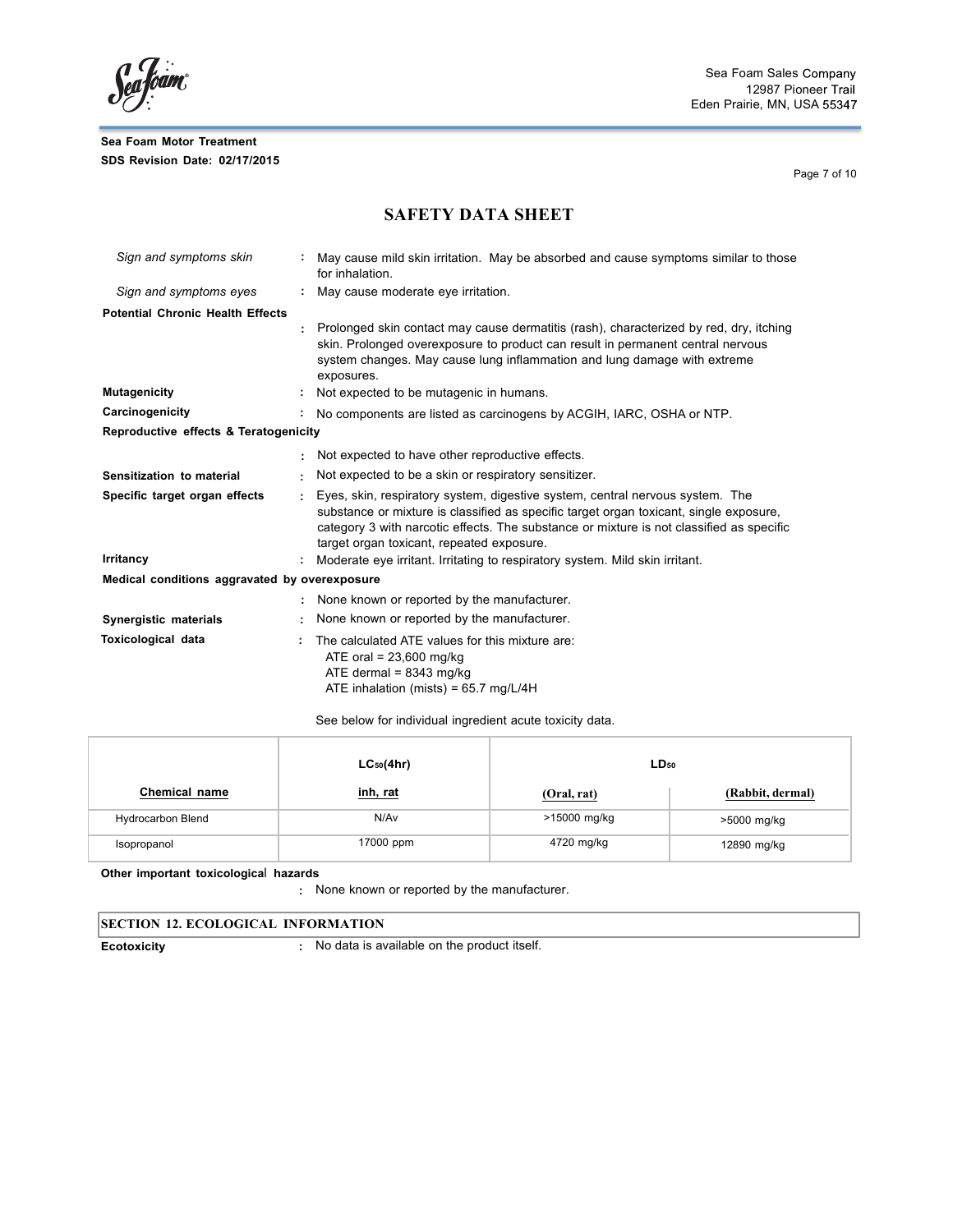Seafoam

Page 8 of 10

## **SAFETY DATA SHEET**

| Persistence and degradability              |    |                                                                                                                          |
|--------------------------------------------|----|--------------------------------------------------------------------------------------------------------------------------|
|                                            | ÷  | The product itself has not been tested. Contains: Isopropanol. Isopropanol is<br>considered to be readily biodegradable. |
| <b>Bioaccumulation potential</b>           |    | : The product itself has not been tested.                                                                                |
| Mobility in soil                           | ÷. | The product itself has not been tested.                                                                                  |
| <b>Other Adverse Environmental effects</b> |    |                                                                                                                          |
|                                            | ۰. | None known.                                                                                                              |
|                                            |    |                                                                                                                          |

## **SECTION 13. DISPOSAL CONSIDERATIONS**

| <b>Handling for Disposal</b> | : Handle in accordance with good industrial hygiene and safety practice. Refer to<br>protective measures listed in sections 7 and 8. Empty containers retain residue (liquid<br>and/or vapor) and can be dangerous. Do not cut, weld, drill or grind on or near this<br>container.                                                                                                               |
|------------------------------|--------------------------------------------------------------------------------------------------------------------------------------------------------------------------------------------------------------------------------------------------------------------------------------------------------------------------------------------------------------------------------------------------|
| <b>Methods of Disposal</b>   | Dispose of in accordance with federal, provincial and local hazardous waste laws.<br>Contact your local, state or federal environmental agency for specific rules. For<br>assistance with your waste management needs, contact EMCO's Waste Services<br>Division at (262) 658-4000.                                                                                                              |
| <b>RCRA</b>                  | . If this product, as supplied, becomes a waste in the United States, it may meet the<br>criteria of a hazardous waste as defined under RCRA. Title 40 CFR 261. It is the<br>responsibility of the waste generator to determine the proper waste identification and<br>disposal method. For disposal of unused or waste material, check with local, state and<br>federal environmental agencies. |

| <b>SECTION 14. TRANSPORTATION INFORMATION</b>  |                                                                                                                                                                                                                            |                                                                                                                                                                                                         |                                         |                  |       |
|------------------------------------------------|----------------------------------------------------------------------------------------------------------------------------------------------------------------------------------------------------------------------------|---------------------------------------------------------------------------------------------------------------------------------------------------------------------------------------------------------|-----------------------------------------|------------------|-------|
| Regulatory<br><b>Information</b>               | <b>UN Number</b>                                                                                                                                                                                                           | UN proper shipping name                                                                                                                                                                                 | <b>Transport</b><br>hazard<br>class(es) | Packing<br>Group | Label |
| <b>TDG</b>                                     | UN1993                                                                                                                                                                                                                     | FLAMMABLE LIQUID, N.O.S. (Hydrocarbon Blend; Isopropanol)                                                                                                                                               | 3                                       | $\mathbf{H}$     |       |
| <b>TDG</b><br><b>Additional</b><br>information | <b>ERG #128</b>                                                                                                                                                                                                            | The listed transportation information applies only to ground transport and does not address regulatory variations due<br>to changes in package size, mode of shipment, or other regulatory descriptors. |                                         |                  |       |
| 49CFR/DOT                                      | UN1993                                                                                                                                                                                                                     | Flammable Liquids, n.o.s. (Hydrocarbon Blend; Isopropanol)                                                                                                                                              | ORM-D                                   | $\mathbf{I}$     | ORM-I |
| 49CFR/DOT<br><b>Additional</b><br>information  | <b>ERG #128</b><br>The listed transportation information applies only to ground transport and does not address regulatory variations due<br>to changes in package size, mode of shipment, or other regulatory descriptors. |                                                                                                                                                                                                         |                                         |                  |       |
| Special precautions for user                   |                                                                                                                                                                                                                            | Appropriate advice on safety must accompany the package. Keep away from heat,<br>sparks and open flame. - No smoking.                                                                                   |                                         |                  |       |
| <b>Environmental hazards</b>                   |                                                                                                                                                                                                                            | This mixture meets the criteria for an environmentally hazardous material according to<br>the IMDG Code. See ECOLOGICAL INFORMATION, Section 12.                                                        |                                         |                  |       |
|                                                |                                                                                                                                                                                                                            | Transport in bulk according to Annex II of MARPOL 73/78 and the IBC Code<br>: This information is not available.                                                                                        |                                         |                  |       |

### **SECTION 15. REGULATORY INFORMATION**

### **US Federal Information:**

TSCA: All listed ingredients appear on the Toxic Substances Control Act (TSCA) inventory.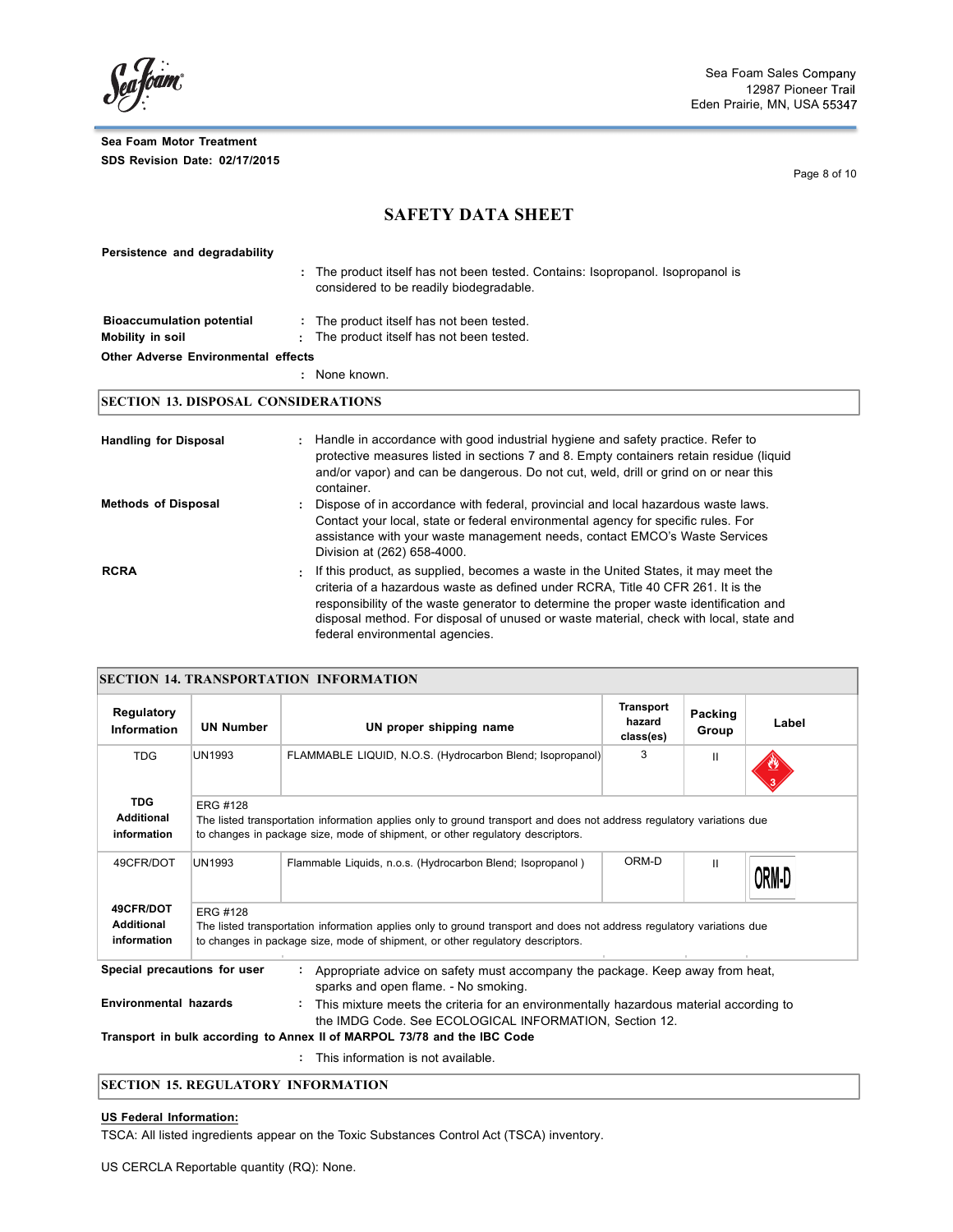*<u>... Koam</u>* 

Sea Foam Sales 12987 Pioneer Eden Prairie, MN, USA

Page 9 of 10

## **SAFETY DATA SHEET**

SARA TITLE III: Sec. 302, Extremely Hazardous Substances, 40 CFR 355: No Extremely Hazardous Substances are present in this material.

SARA TITLE III: Sec. 311 and 312, MSDS Requirements, 40 CFR 370 Hazard Classes: Fire Hazard; Immediate (Acute) health hazard; Chronic Health Hazard. Under SARA Sections 311 and 312, the EPA has established threshold quantities for the reporting of hazardous chemicals. The current thresholds are 500 pounds for the threshold planning quantity (TPQ), whichever is lower, for extremely hazardous substances and 10,000 pounds for all other hazardous chemicals.

SARA TITLE III: Sec. 313, Toxic Chemicals Notification, 40 CFR 372: This product may be subject to SARA notification requirements, since it contains Toxic Chemical constituents above their de minimus concentrations. This product contains: Isopropanol.

#### **US State Right to Know Laws:**

California Proposition 65: To the best of our knowledge, this product does not contain any chemicals known to the State of California to cause cancer or reproductive harm.

Other U.S. State "Right to Know" Lists: The following chemicals are specifically listed by individual States: Isopropanol (MA, MN, NJ, CA, PA, RI)

#### **Canadian Information:**

Canadian Environmental Protection Act (CEPA) information: All ingredients listed appear on the Domestic Substances List (DSL).

WHMIS information: Refer to Section 2 for a WHMIS Classification for this product. This product has been classified according to the hazard criteria of the CPR and the MSDS contains all of the **information required by the CPR.**

#### **International Information:**

European EINECs information: All ingredients listed appear on the European EINECs inventory.

#### **SECTION 16. OTHER INFORMATION**

| Legend                  | : ACGIH: American Conference of Governmental Industrial Hygienists<br>ATE: Acute Toxicity Estimate<br><b>CAS: Chemical Abstract Services</b><br>IARC: International Agency for Research on Cancer<br>Inh: Inhalation<br>N/Ap: Not Applicable<br>N/Av: Not Available<br>NIOSH: National Institute of Occupational Safety and Health<br>OSHA: Occupational Safety and Health Administration<br>PEL: Permissible exposure limit<br>RTECS: Registry of Toxic Effects of Chemical Substances<br>STEL: Short Term Exposure Limit<br>TDG: Canadian Transportation of Dangerous Goods Act & Regulations<br>TLV: Threshold Limit Values TWA:<br>Time Weighted Average TSCA:<br><b>Toxic Substance Control Act</b><br>WHMIS: Workplace Hazardous Materials Identification System |
|-------------------------|------------------------------------------------------------------------------------------------------------------------------------------------------------------------------------------------------------------------------------------------------------------------------------------------------------------------------------------------------------------------------------------------------------------------------------------------------------------------------------------------------------------------------------------------------------------------------------------------------------------------------------------------------------------------------------------------------------------------------------------------------------------------|
| <b>References</b>       | : 1. ACGIH, Threshold Limit Values and Biological Exposure Indices for 2012.<br>2. International Agency for Research on Cancer Monographs, searched 2012.<br>3. Canadian Centre for Occupational Health and Safety, CCInfoWeb databases<br>(Chempendium, HSDB and RTECs). (2012)<br>4. Material Safety Data Sheets from manufacturer.<br>5. US EPA Title III List of Lists - July 2011.<br>6. California Proposition 65 List - 20 July 2012.                                                                                                                                                                                                                                                                                                                           |
| <b>Preparation Date</b> |                                                                                                                                                                                                                                                                                                                                                                                                                                                                                                                                                                                                                                                                                                                                                                        |